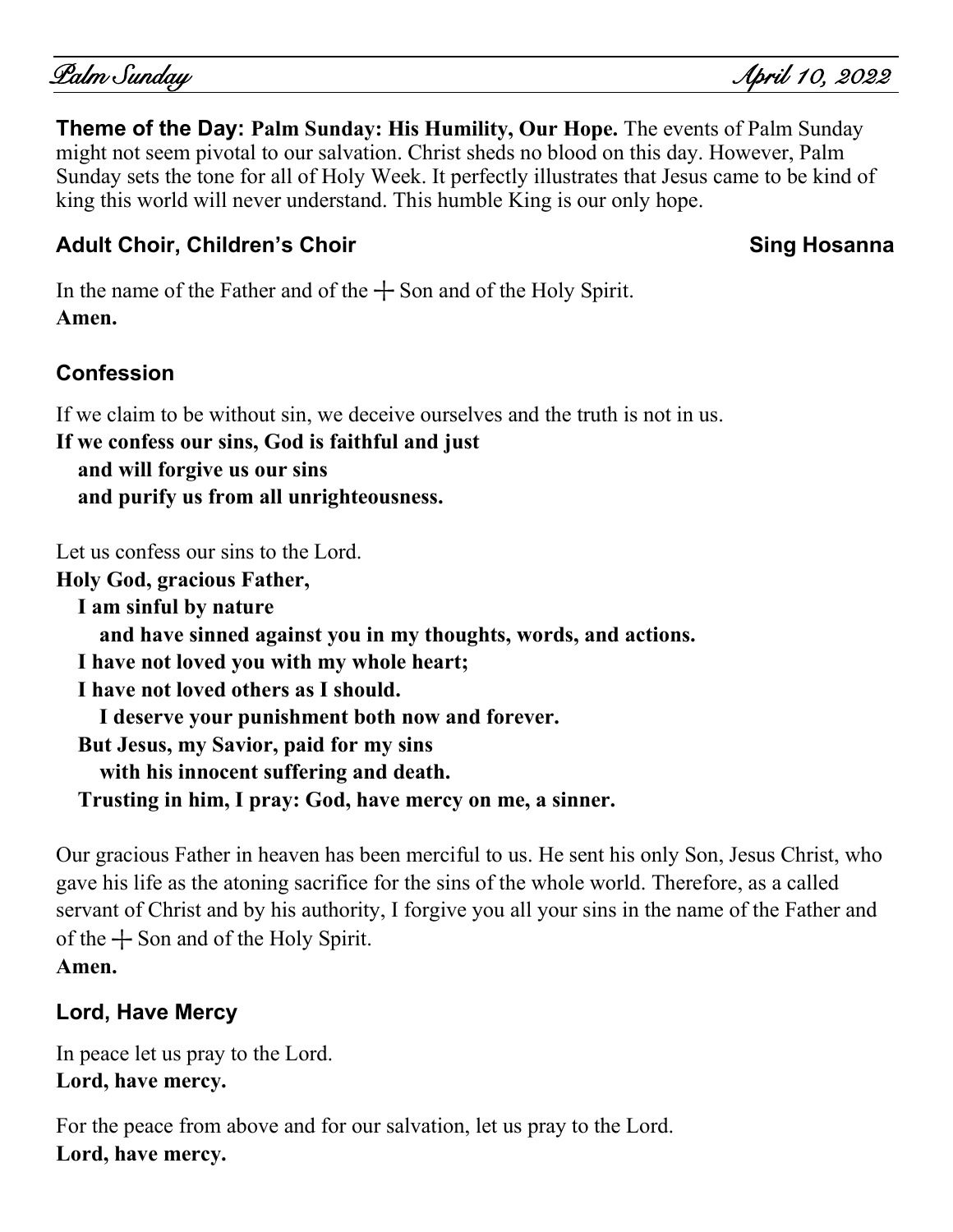For the peace of the whole world, for the well-being of the Church of God, and for the unity of all, let us pray to the Lord. **Lord, have mercy.**

For this holy house and for all who offer here their worship and praise, let us pray to the Lord. **Lord, have mercy.**

Help, save, comfort, and defend us, gracious Lord. **Amen.**

# **Glory to God in the Highest**

*Refrain:* Glory to God in the highest, and peace to his people on earth.

Lord God, heavenly King, almighty God and Father, we worship you, we give you thanks, we praise you for your glory. *Refrain*

Lord Jesus Christ, only Son of the Father, Lord God, Lamb of God, you take away the sin of the world; have mercy on us. You are seated at the right hand of the Father; receive our prayer. *Refrain*

For you alone are the Holy One, you alone are the Lord, you alone are the Most High, Jesus Christ, with the Holy Spirit in the glory of God the Father. Amen. Amen. *Refrain*

P:The Lord be with you. **C: And also with you.**

# **Prayer of the Day:**

P: Let us pray.

We praise you, O God, for the great acts of love by which you have redeemed us through your Son, Jesus Christ. As he was acclaimed by those who scattered their garments and branches of palms in his path, so may we always hail him as our King and follow him with perfect confidence; who lives and reigns with you and the Holy Spirit, one God, now and forever. **C: Amen.**

Ref All glory, laud, and honor to you, Redeemer, King, to whom the lips of children made sweet hosannas ring.

# **Hymn: 412 All Glory, Laud and Honor**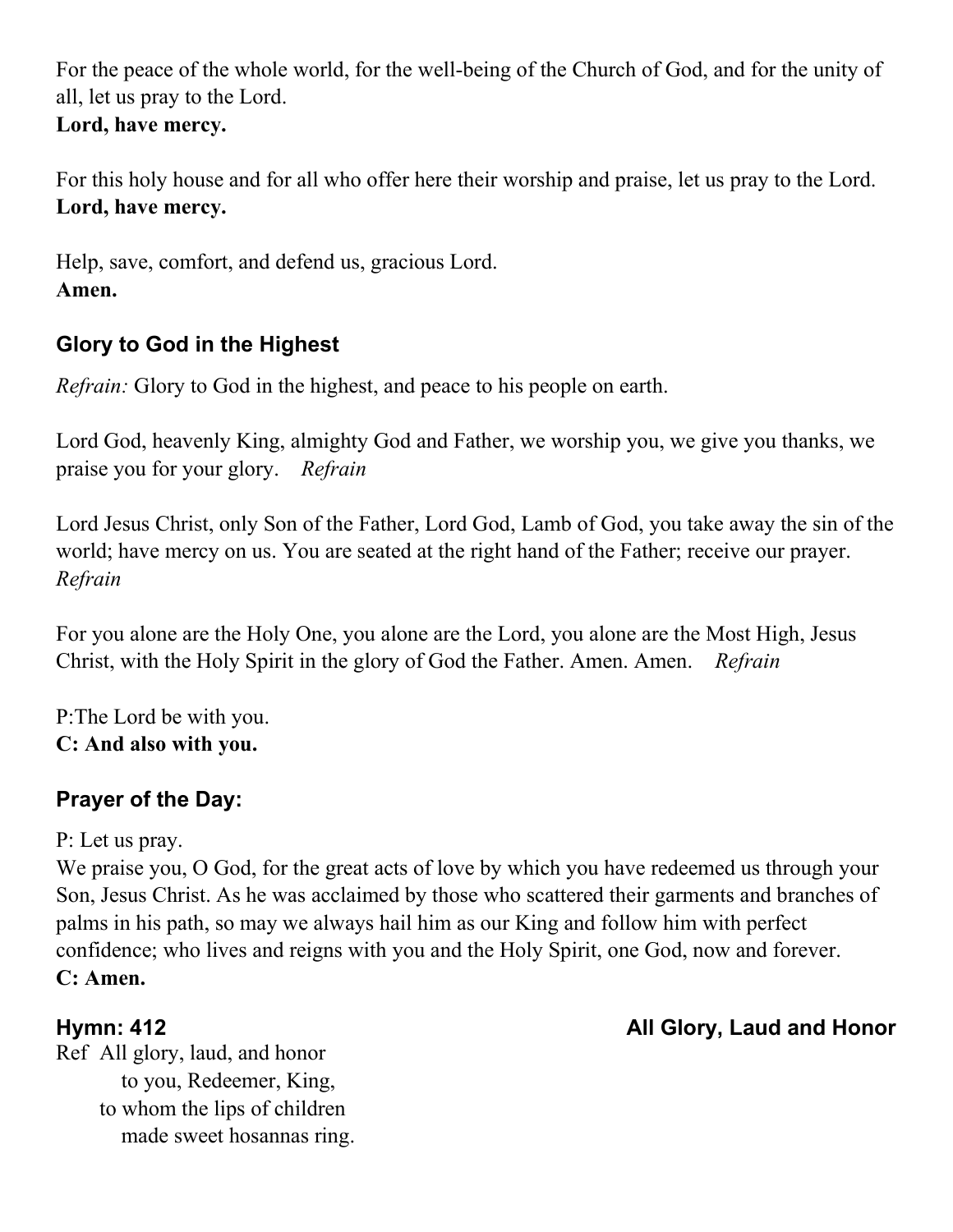- 1 You are the King of Israel and David's royal Son, now in the Lord's name coming, our King and Blessèd One.
- (Refrain) All glory, laud, and honor to you, Redeemer, King, to whom the lips of children made sweet hosannas ring.
- 2 The company of angels is praising you on high, and we with all creation in chorus make reply.
- (Refrain) All glory, laud, and honor to you, Redeemer, King, to whom the lips of children made sweet hosannas ring.
- 3 The people of the Hebrews with palms before you went; our praise and prayer and anthems before you we present.

(Refrain) All glory, laud, and honor to you, Redeemer, King, to whom the lips of children made sweet hosannas ring.

4 To you before your passion they sang their hymns of praise; to you, now high exalted, our melody we raise.

(Refrain) All glory, laud, and honor to you, Redeemer, King, to whom the lips of children made sweet hosannas ring.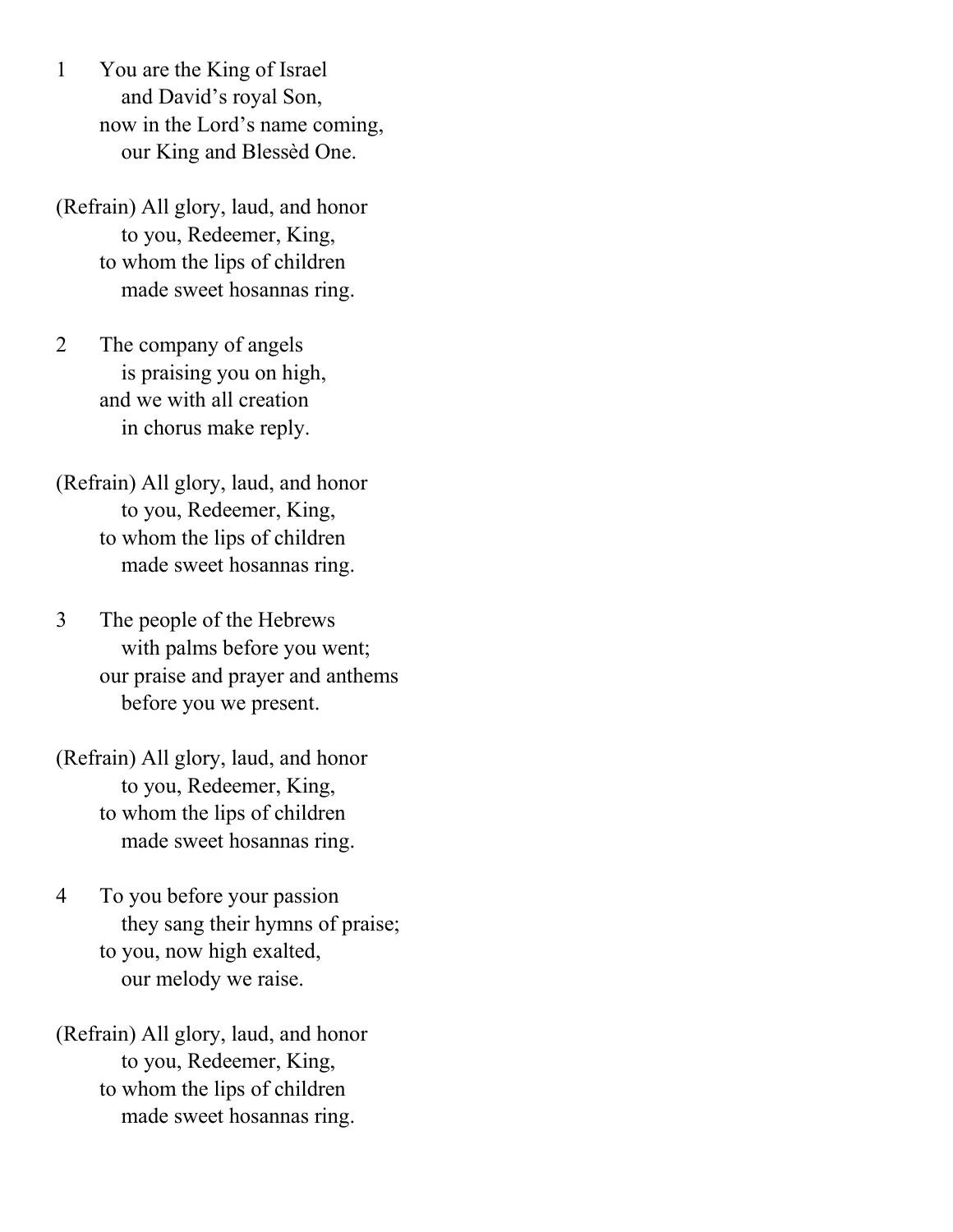- 5 As you received their praises, accept the prayers we bring, O Source of ev'ry blessing,
	- our good and gracious King.

(Refrain) All glory, laud, and honor to you, Redeemer, King, to whom the lips of children made sweet hosannas ring.

Text: tr. John Mason Neale, 1818–1866, alt.; Theodulph of Orleans, c. 762–821 Text: Public domain

## **First Reading: Isaiah 42:1–4**

42 Here is my servant, whom I uphold, my chosen one in whom I delight. I am placing my Spirit on him. He will announce a just verdict for the nations. <sup>2</sup>He will not cry out. He will not raise his voice. He will not make his voice heard in the street. <sup>3</sup>A bent reed he will not break, and a dimly burning wick he will not snuff out. He will faithfully bring forth a just verdict. <sup>4</sup>He will not burn out, and he will not be broken until he establishes justice on the earth. The coastlands will wait for his law.

#### **Psalm of the Day: 24****The King of Glory**

S*pecial Music* – *congregation joins in refrain*

The King of Glory Reigns Over all the world His mighty hand sustains The heavens and the earth. Who may come to Him And seek His holy face?

He calls the pure in heart All whose hands are clean And those who love His name Above all other things Humbly I will bow And Jesus' Name confess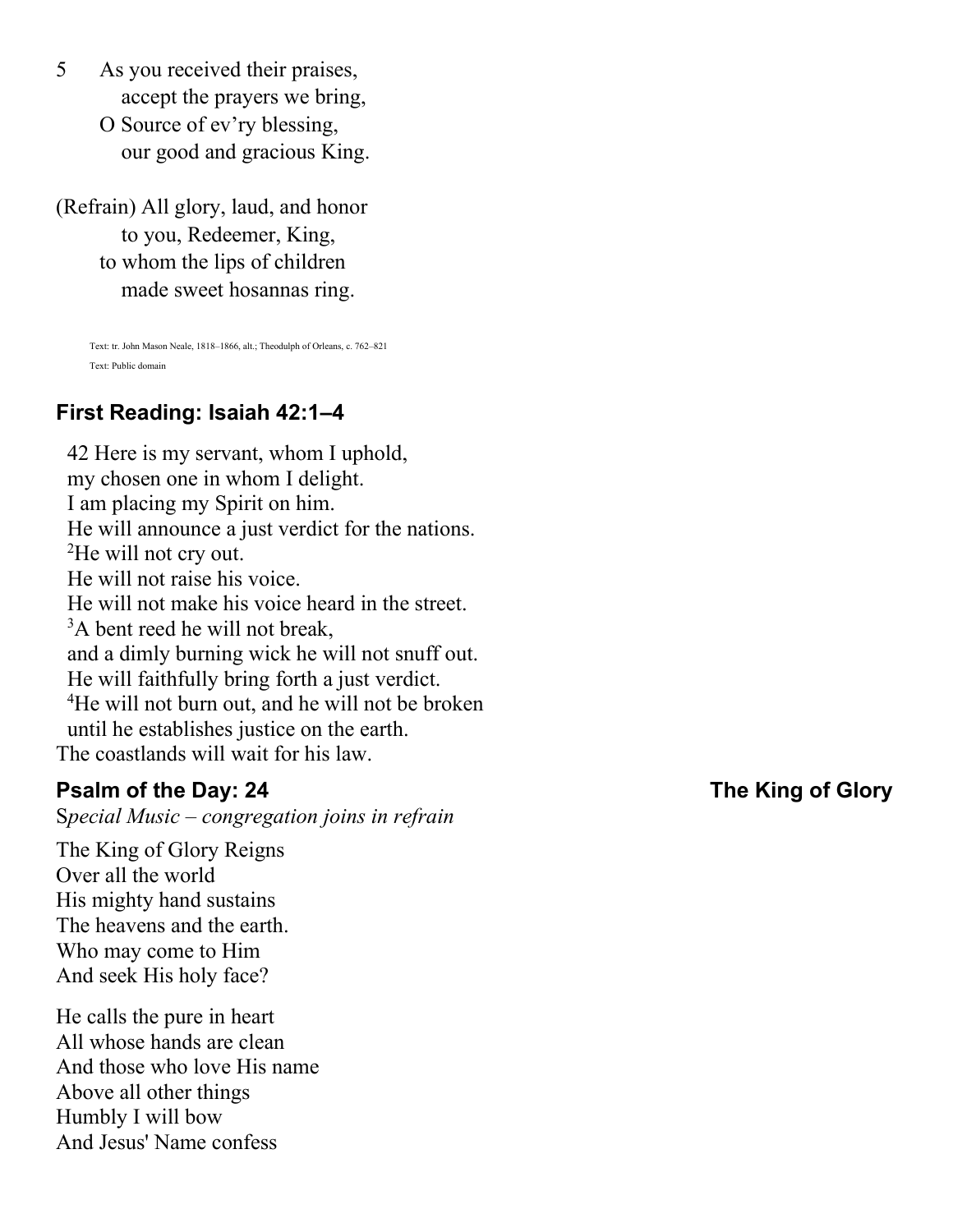Refrain: He reigns, He reigns Jesus the Lord He reigns, He reigns Forevermore

Swing wide you ancient gates Let the King come in His glory never fades Our hearts delight in Him Every knee will bow Every tongue confess

Refrain: He reigns, He reigns Jesus the Lord He reigns, He reigns Forevermore

Refrain: He reigns, He reigns Jesus the Lord He reigns, He reigns Forevermore

Who is this King of glory The Lord strong and mighty He bore the cross of shame Sing Hosanna

Who is this King of glory The Lord strong and mighty He rose up from the grave Sing Hosanna

Who is this King of glory The Lord strong and mighty He bore our cross of shame Sing Hosanna

Who is this King of glory The Lord strong and mighty He rose up from the grave Sing Hosanna Sing Hosanna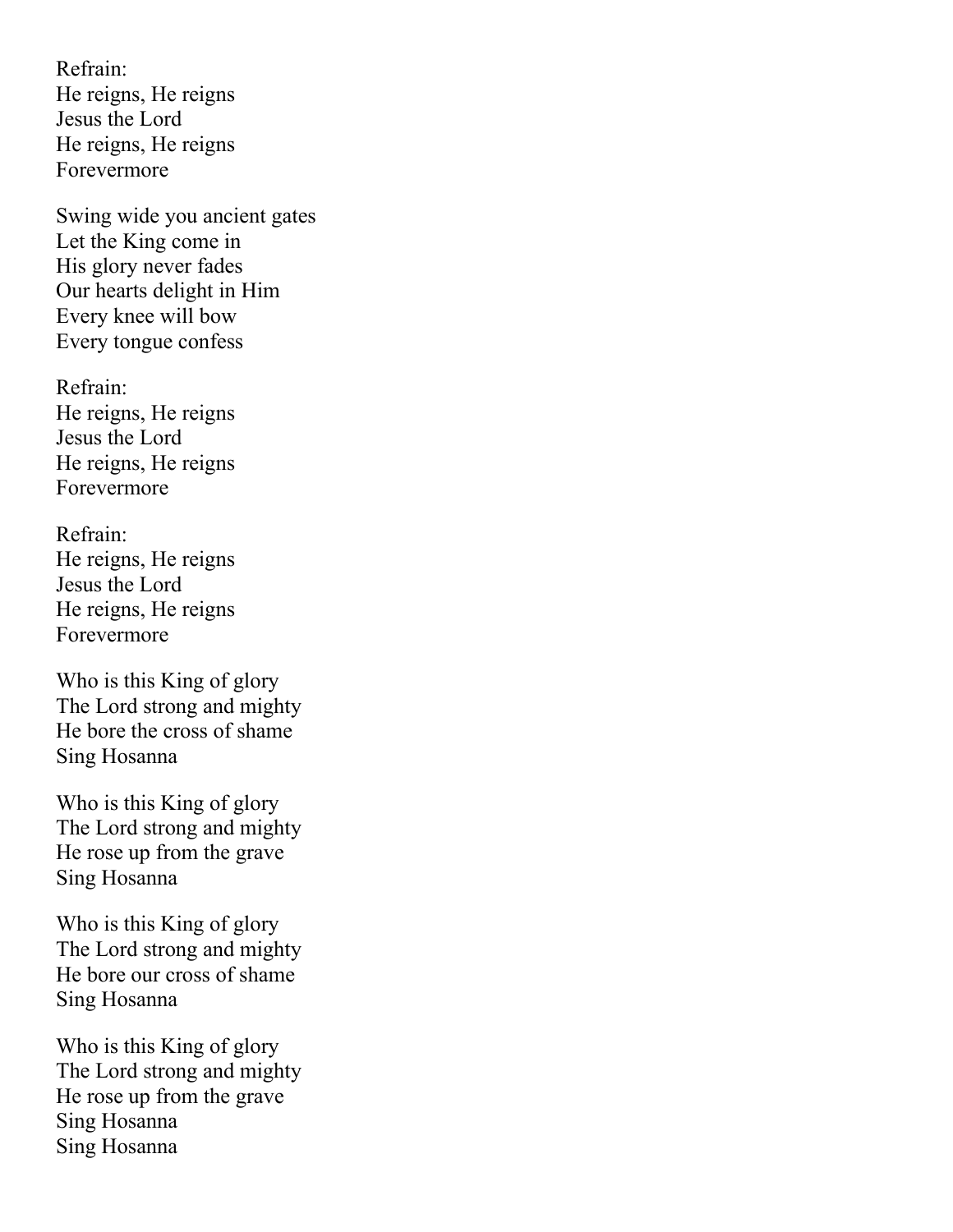Refrain: He reigns, He reigns Jesus the Lord He reigns, He reigns Forevermore

Refrain: He reigns, yes He reigns Jesus the Lord He reigns, yes He reigns Forevermore

#### **Second Reading: Philippians 2:5–11**

<sup>5</sup>Indeed, let this attitude be in you, which was also in Christ Jesus. <sup>6</sup>Though he was by nature God, he did not consider equality with God as a prize to be displayed, <sup>7</sup>but he emptied himself by taking the nature of a servant. When he was born in human likeness, and his appearance was like that of any other man, <sup>8</sup>he humbled himself and became obedient to the point of death even death on a cross. <sup>9</sup>Therefore God also highly exalted him and gave him the name that is above every name, <sup>10</sup>so that at the name of Jesus every knee will bow, in heaven and on earth and under the earth, <sup>11</sup> and every tongue will confess that Jesus Christ is Lord, to the glory of God the Father.

## **Gospel Acclamation**

Praise to you, Lord Jesus Christ, king of endless glory. "Blessed is the king who comes in the name of the Lord!" "Peace in heaven and glory in the highest!" Praise to you, Lord Jesus Christ, king of endless glory.

Text: © 1983 GIA Publications, Inc. (refrain). Used by permission: OneLicense no. 703297

## **Gospel: Luke 19:28–40**

<sup>28</sup>After Jesus had said these things, he went on ahead, going up to Jerusalem. <sup>29</sup>As he came near to Bethphage and Bethany, at the place called the Mount of Olives, he sent two of his disciples ahead, <sup>30</sup>saying, "Go to the village ahead of you. When you enter it, you will find a colt tied, on which no one has ever sat. Untie it and bring it here. <sup>31</sup>And if anyone asks you, 'Why are you untying it?' you will say this: 'The Lord needs it.'"

 $32$ Those who were sent ahead went and found things just as he had told them.  $33$ As they were untying the colt, its owners said to them, "Why are you untying the colt?"

<sup>34</sup>They said, "The Lord needs it."

 $35$ Then they brought the colt to Jesus. They threw their robes on the colt and set Jesus on it.  $36\text{As}$ he went along, people spread their robes on the road. <sup>37</sup>As he was approaching the slope of the Mount of Olives, the whole crowd of disciples began to praise God joyfully, with a loud voice,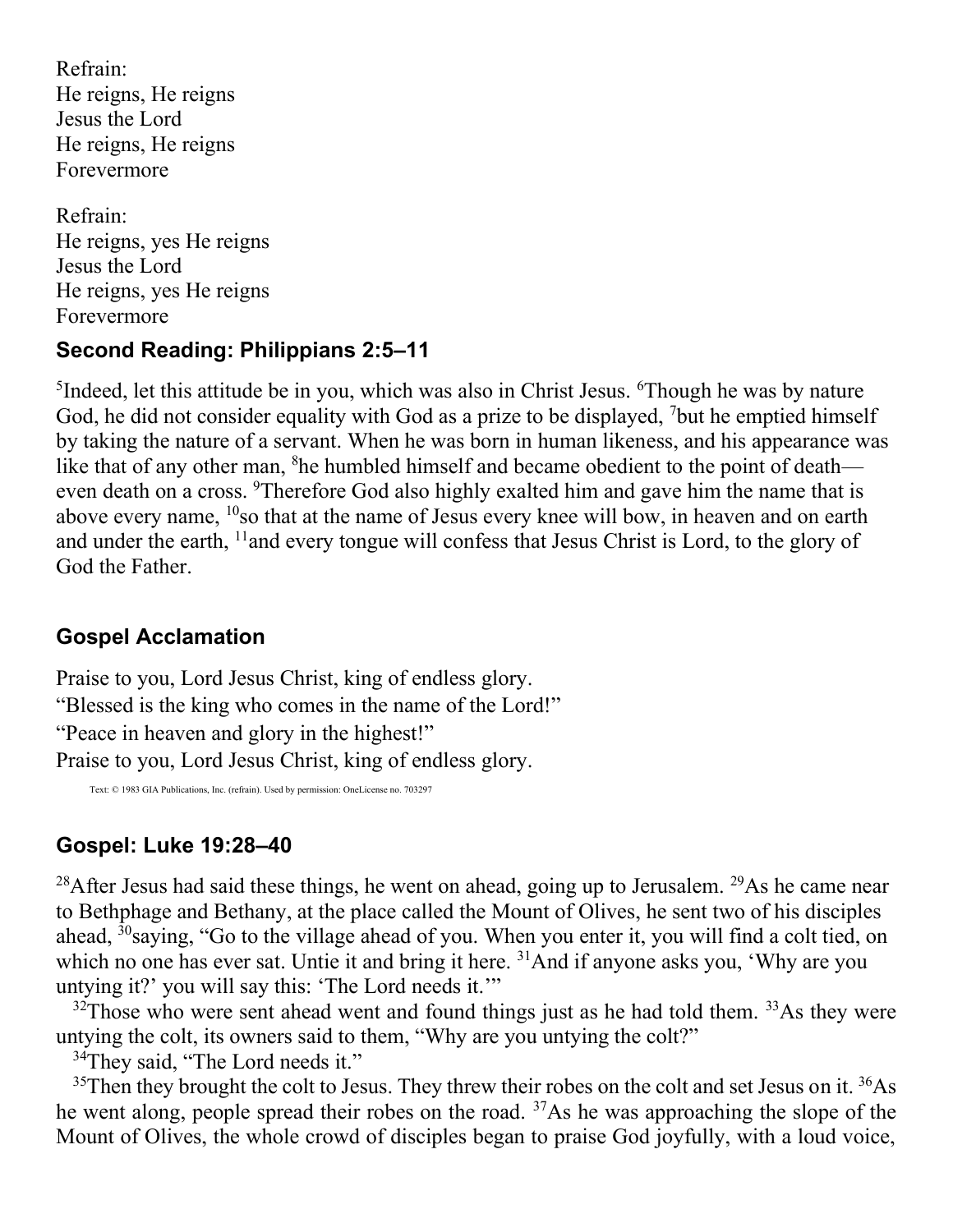for all the miracles they had seen,  $38$  saying, "Blessed is the King who comes in the name of the Lord! Peace in heaven and glory in the highest!"

<sup>39</sup>Some of the Pharisees from the crowd said to him, "Teacher, rebuke your disciples!"  $40$ He replied, "I tell you, if these people would be silent, the stones would cry out."

### **Hymn of the Day: 411 Ride On, Ride On in Majesty**

- 1 Ride on, ride on in majesty! Hark! All the tribes hosanna cry. O Savior meek, pursue your road, with palms and scattered garments strowed.
- 2 Ride on, ride on in majesty! In lowly pomp ride on to die. O Christ, your triumphs now begin o'er captive death and conquered sin.
- 3 Ride on, ride on in majesty! The angel armies of the sky look down with sad and wond'ring eyes to see th'‿approaching sacrifice.
- 4 Ride on, ride on in majesty! Your last and fiercest strife is nigh. The Father on his sapphire throne awaits his own anointed Son.
- 5 Ride on, ride on in majesty! In lowly pomp ride on to die. Bow your meek head to mortal pain, then take, O Christ, your pow'r and reign.

Text: Henry H. Milman, 1791–1868, alt. Text: Public domain

#### **Sermon**

#### **Apostles' Creed**

- **I believe in God, the Father Almighty, maker of heaven and earth.**
- **I believe in Jesus Christ, his only Son, our Lord, who was conceived by the Holy Spirit, born of the Virgin Mary,**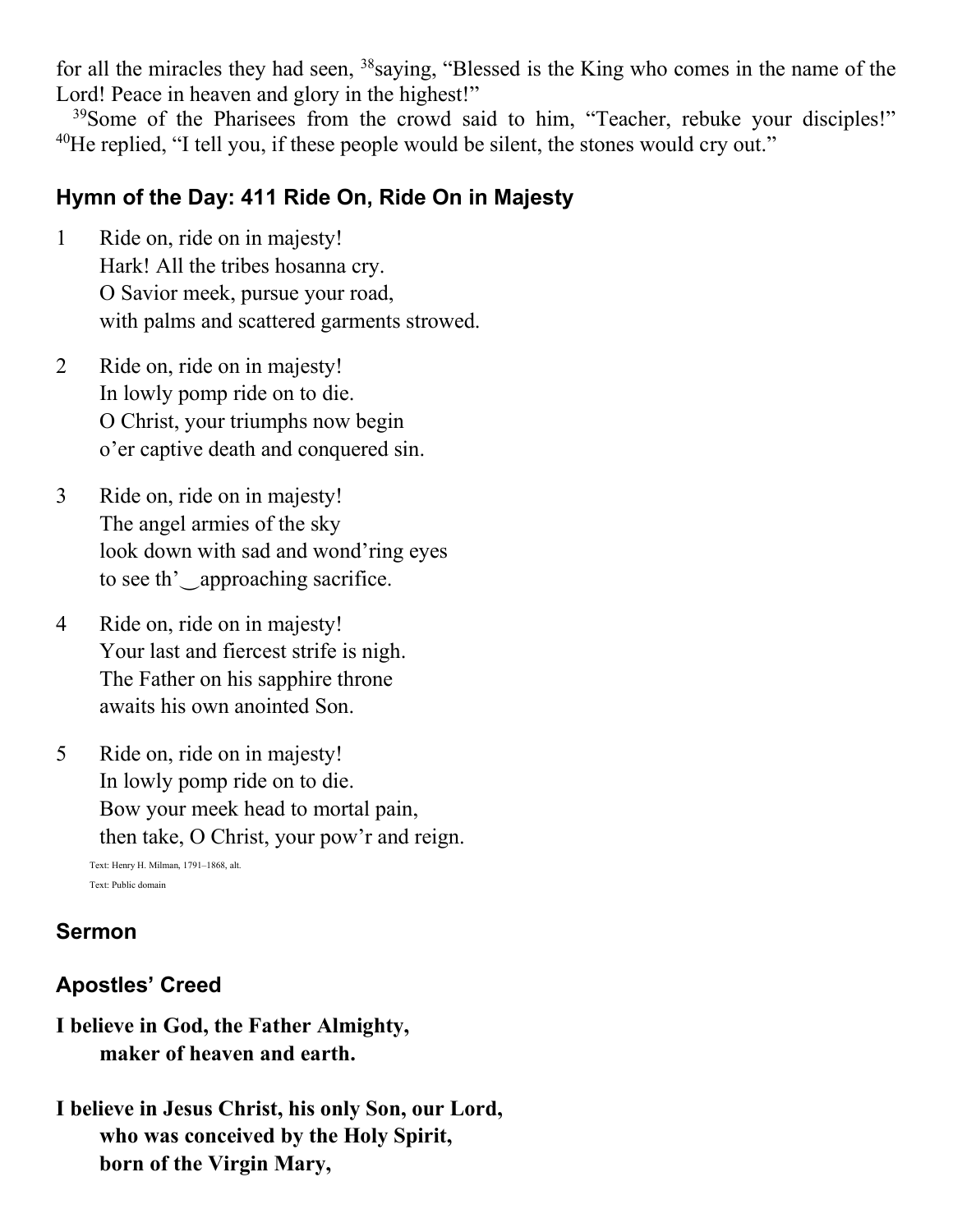**suffered under Pontius Pilate, was crucified, died, and was buried. He descended into hell. The third day he rose again from the dead. He ascended into heaven and is seated at the right hand of God the Father Almighty. From there he will come to judge the living and the dead.**

**I believe in the Holy Spirit, the holy Christian Church, the communion of saints, the forgiveness of sins, the resurrection of the body, and the life everlasting. Amen.**

# **Prayer of the Church**

## **Offering**

You can give your offerings from your smartphone with the new **Vanco Mobile** app, which can be downloaded for free at Google Play or the App Store. You can also give at [holytrinitylutheranwyoming.com](http://holytrinitylutheranwyoming.com/) by clicking the Offerings link at the top of the page. If you have any questions about any of these options, please contact Dave Vogel at [financialsecretary@holytrinity-wels.net](mailto:financialsecretary@holytrinity-wels.net) or 616-808-6320.



# **Hymn: 414 No Tramp of Soldiers' Marching Feet**

1 No tramp of soldiers' marching feet with banners and with drums, no sound of music's martial beat: "The King of glory comes!" To greet what pomp of kingly pride no bells in triumph ring, no city gates swing open wide: "Behold, behold your King!"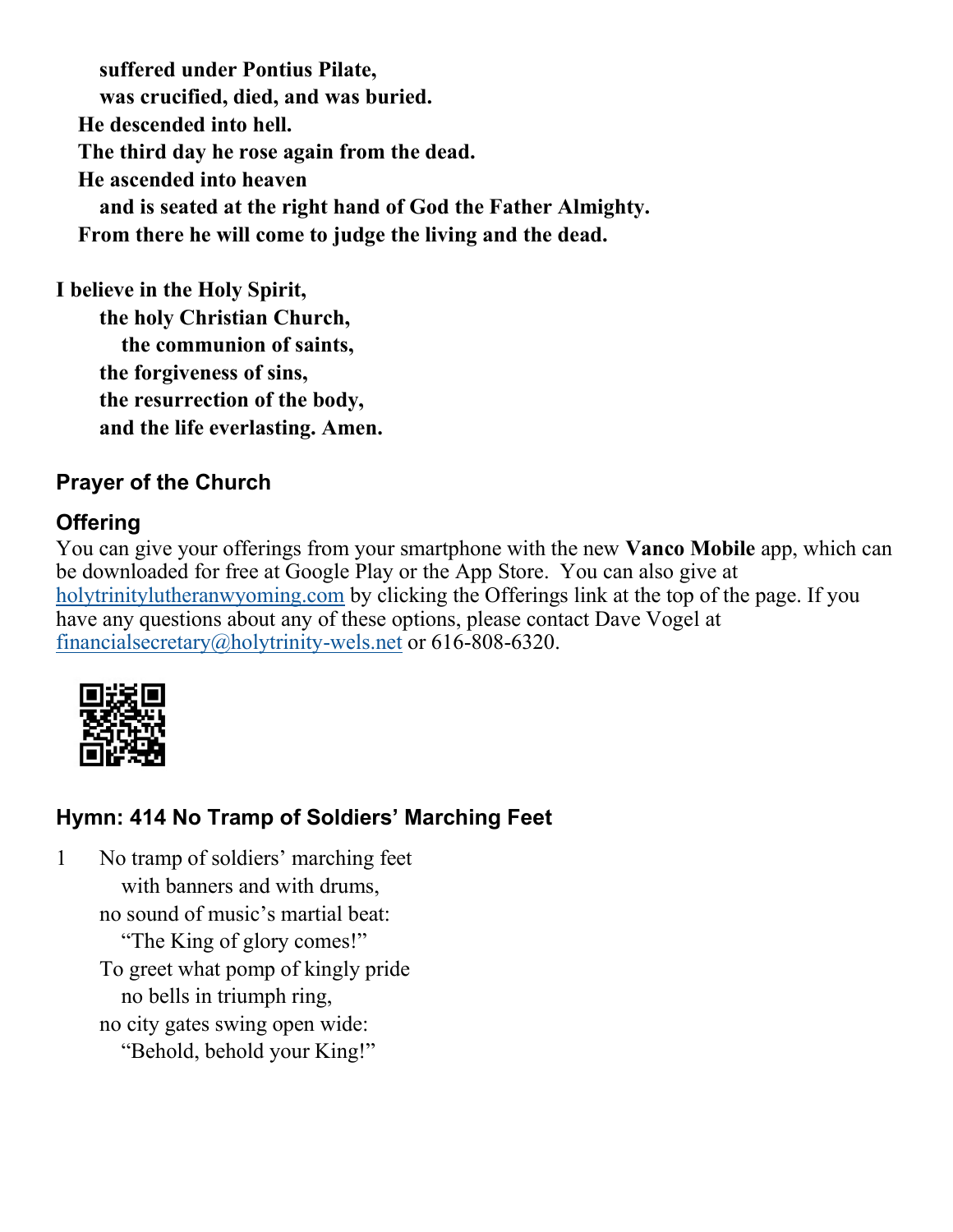2 And yet he comes. The children cheer; with palms his path is strown. With ev'ry step the cross draws near: the King of glory's throne. Astride a colt he passes by as loud hosannas ring, or else the very stones would cry "Behold, behold your King!"

3 What fading flow'rs his road adorn; the palms, how soon laid down! No bloom or leaf but only thorn the King of glory's crown. The soldiers mock, the rabble cries, the streets with tumult ring, as Pilate to the mob replies, "Behold, behold your King!"

4 Now he who bore for mortals' sake the cross and all its pains and chose a servant's form to take, the King of glory reigns. Hosanna to the Savior's name till heaven's rafters ring, and all the ransomed host proclaim "Behold, behold your King!"

Text: Timothy Dudley-Smith, b. 1926 Text: © 1984 Hope Publishing Co. Used by permission: OneLicense no. 703297

#### **Prayer**

#### **Lord's Prayer**

**Our Father in heaven, hallowed be your name, your kingdom come, your will be done on earth as in heaven. Give us today our daily bread. Forgive us our sins, as we forgive those who sin against us.**